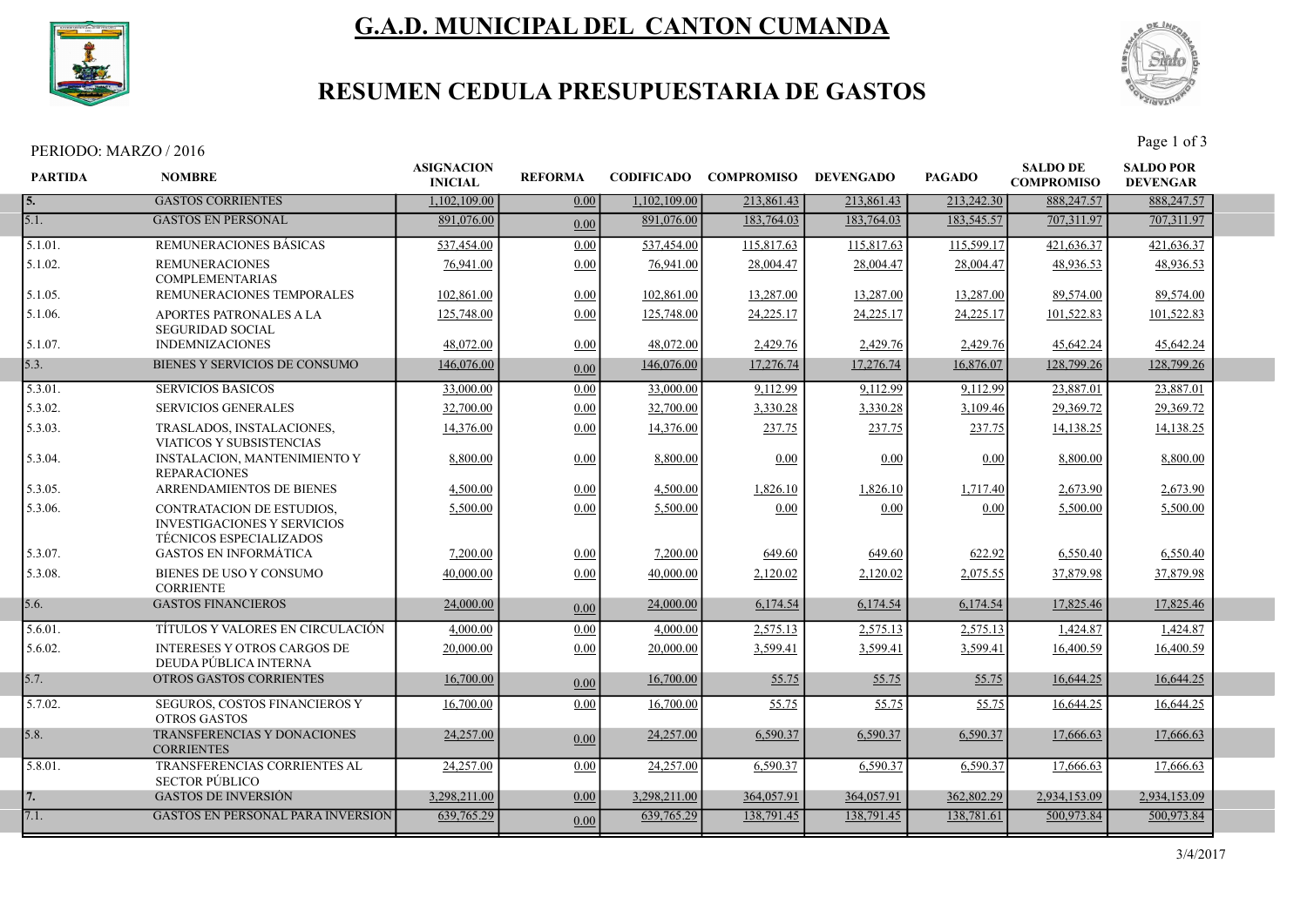

# G.A.D. MUNICIPAL DEL CANTON CUMANDA



## RESUMEN CEDULA PRESUPUESTARIA DE GASTOS

PERIODO: MARZO / 2016 Page 2 of 3

| <b>PARTIDA</b> | <b>NOMBRE</b>                                               | <b>ASIGNACION</b><br><b>INICIAL</b> | <b>REFORMA</b> | <b>CODIFICADO</b> | <b>COMPROMISO</b> | <b>DEVENGADO</b> | <b>PAGADO</b> | <b>SALDO DE</b><br><b>COMPROMISO</b> | <b>SALDO POR</b><br><b>DEVENGAR</b> |  |
|----------------|-------------------------------------------------------------|-------------------------------------|----------------|-------------------|-------------------|------------------|---------------|--------------------------------------|-------------------------------------|--|
| 7.1.01.        | REMUNERACIONES BASICAS                                      | 320,905.69                          | 0.00           | 320,905.69        | 72,512.94         | 72,512.94        | 72,503.10     | 248,392.75                           | 248,392.75                          |  |
| 7.1.02.        | <b>REMUNERACIONES</b><br><b>COMPLEMENTARIAS</b>             | 58,622.00                           | 0.00           | 58,622.00         | 25,083.20         | 25,083.20        | 25,083.20     | 33,538.80                            | 33,538.80                           |  |
| 7.1.05.        | REMUNERACIONES TEMPORALES                                   | 107,902.00                          | 0.00           | 107,902.00        | 23,229.55         | 23,229.55        | 23,229.55     | 84,672.45                            | 84,672.45                           |  |
| 7.1.06.        | <b>APORTES PATRONALES A LA</b><br><b>SEGURIDAD SOCIAL</b>   | 100,698.00                          | 0.00           | 100,698.00        | 17,965.76         | 17,965.76        | 17,965.76     | 82,732.24                            | 82,732.24                           |  |
| 7.1.07.        | <b>INDEMNIZACIONES</b>                                      | 51,637.60                           | 0.00           | 51,637.60         | 0.00              | 0.00             | 0.00          | 51,637.60                            | 51,637.60                           |  |
| 7.3.           | BIENES Y SERVICIOS PARA INVERSIÓN                           | 697,085.90                          | 0.00           | 697,085.90        | 156,620.93        | 156,620.93       | 155,594.17    | 540,464.97                           | 540,464.97                          |  |
| 7.3.02.        | <b>SERVICIOS GENERALES</b>                                  | 72,000.00                           | 0.00           | 72,000.00         | 30,670.33         | 30,670.33        | 30,670.33     | 41,329.67                            | 41,329.67                           |  |
| 7.3.03.        | <b>TRASLADOS, INSTALACIONES</b><br>VIÁTICOS Y SUBSISTENCIAS | 13,984.00                           | 0.00           | 13,984.00         | 658.80            | 658.80           | 658.80        | 13,325.20                            | 13,325.20                           |  |
| 7.3.04.        | INSTALACIONES, MANTENIMIENTOS Y<br><b>REPARACIONES</b>      | 63,800.00                           | 0.00           | 63,800.00         | 8,268.82          | 8,268.82         | 8,254.11      | 55,531.18                            | 55,531.18                           |  |
| 7.3.05.        | ARRENDAMIENTO DE BIENES                                     | 32,000.00                           | 0.00           | 32,000.00         | 0.00              | 0.00             | 0.00          | 32,000.00                            | 32,000.00                           |  |
| 7.3.06.        | CONTRATACIONES DE ESTUDIOS E<br><b>INVESTIGACIONES</b>      | 32,900.00                           | 0.00           | 32,900.00         | 2.199.99          | 2,199.99         | 1,807.14      | 30,700.01                            | 30,700.01                           |  |
| 7.3.07.        | <b>GASTOS EN INFORMÁTICA</b>                                | 4,500.00                            | 0.00           | 4,500.00          | 0.00              | 0.00             | 0.00          | 4,500.00                             | 4,500.00                            |  |
| 7.3.08.        | BIENES DE USO Y CONSUMO DE<br><b>INVERSIÓN</b>              | 477,901.90                          | 0.00           | 477,901.90        | 114,822.99        | 114,822.99       | 114,203.79    | 363,078.91                           | 363,078.91                          |  |
| 7.5.           | <b>OBRAS PÚBLICAS</b>                                       | 1,727,369.93                        | 0.00           | 1,727,369.93      | 19,313.81         | 19,313.81        | 19,094.79     | 1,708,056.12                         | 1,708,056.12                        |  |
| 7.5.01.        | OBRAS DE INFRAESTRUCTURA                                    | 1,705,689.23                        | 0.00           | 1,705,689.23      | 19,313.81         | 19,313.81        | 19,094.79     | 1,686,375.42                         | 1,686,375.42                        |  |
| 7.5.04.        | OBRAS EN LÍNEAS, REDES E<br><b>INSTALACIONES ELÉCTRICAS</b> | 10.392.08                           | 0.00           | 10.392.08         | 0.00              | 0.00             | 0.00          | 10,392.08                            | 10.392.08                           |  |
| 7.5.99.        | ASIGNACIONES A DISTRIBUIR                                   | 11,288.62                           | 0.00           | 11,288.62         | 0.00              | 0.00             | 0.00          | 11,288.62                            | 11,288.62                           |  |
| 7.7.           | OTROS GASTOS DE INVERSIÓN                                   | 15,000.00                           | 0.00           | 15,000.00         | 0.00              | 0.00             | 0.00          | 15,000.00                            | 15,000.00                           |  |
| 7.7.02.        | SEGUROS, COSTOS FINANCIEROS Y<br><b>OTROS GASTOS</b>        | 15,000.00                           | 0.00           | 15,000.00         | 0.00              | 0.00             | 0.00          | 15,000.00                            | 15,000.00                           |  |
| 7.8.           | TRANSFERENCIAS Y DONACIONES PARA<br><b>INVERSIÓN</b>        | 218,989.88                          | 0.00           | 218,989.88        | 49,331.72         | 49,331.72        | 49,331.72     | 169,658.16                           | 169,658.16                          |  |
| 7.8.01.        | TRANSFERENCIAS PARA INVERSION AL<br><b>SECTOR PÚBLICO</b>   | 218,989.88                          | 0.00           | 218,989.88        | 49,331.72         | 49,331.72        | 49,331.72     | 169,658.16                           | 169,658.16                          |  |
| 8.             | <b>GASTOS DE CAPITAL</b>                                    | 158,097.00                          | 0.00           | 158,097.00        | 1,466.79          | 1,466.79         | 1,466.79      | 156,630.21                           | 156,630.21                          |  |
| 8.4.           | <b>BIENES DE LARGA DURACIÓN</b>                             | 158,097.00                          | 0.00           | 158,097.00        | 1,466.79          | 1,466.79         | 1,466.79      | 156,630.21                           | 156,630.21                          |  |
| 8.4.01.        | <b>BIENES MUEBLES</b>                                       | 108,097.00                          | 0.00           | 108,097.00        | 1,466.79          | 1.466.79         | .466.79       | 106,630.21                           | 106.630.21                          |  |
| 8.4.03.        | <b>EXPROPIACIONES DE BIENES</b>                             | 50,000.00                           | 0.00           | 50,000.00         | 0.00              | 0.00             | 0.00          | 50,000.00                            | 50,000.00                           |  |
| 9.             | APLICACIÓN DEL FINANCIAMIENTO                               | 76,073.00                           | 0.00           | 76,073.00         | 20,670.26         | 20,670.26        | 20,670.26     | 55,402.74                            | 55,402.74                           |  |